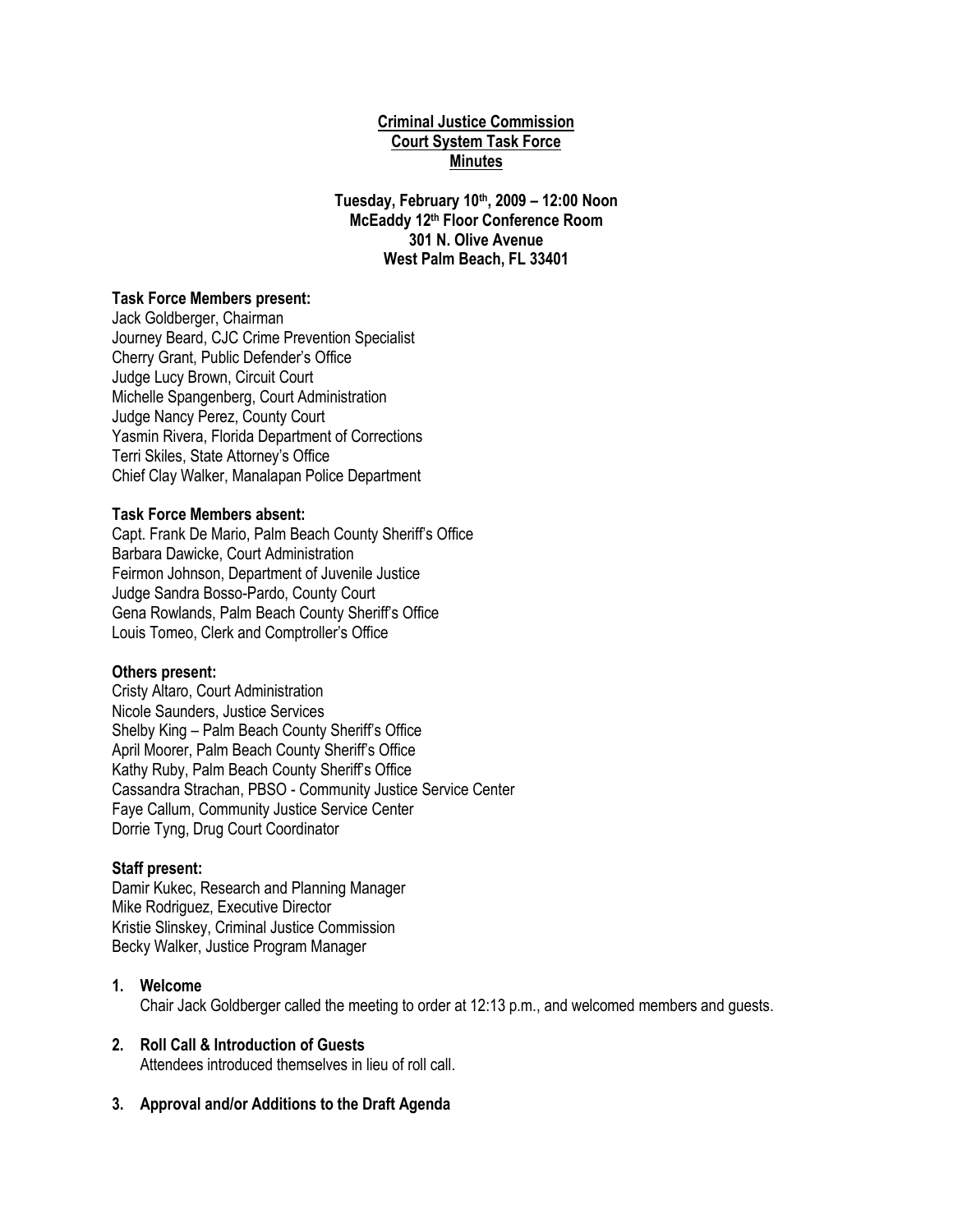The draft meeting Agenda was approved without amendments.

## **4. Approval Draft Minutes**

The draft minutes for the January 13<sup>th</sup>, 2009, were amended to correct the first name of Judge Ron Alvarez. The minutes were then approved.

## **5. Chairman's Comments**

- a. Chair Goldberger welcomed Judge Lucy Brown from Circuit Criminal Court, Judge Sandra Bosso-Pardo, and Terri Skiles from the State Attorney's Office.
- b. Chair Goldberger thanked Alan Johnson, State Attorney's Office, for his service as the Vice-Chair of the Task Force. The Chair discussed with members the proper bylaw procedures for filling the open Vice-Chair slot made available due to the absence of Alan Johnson. Terri Skiles, State Attorney's Office, was nominated and approved by Task Force members to fill the Vice-Chair position.

c. Chair Goldberger asked Task Force members to review the 2009 Work Plan and forward any additions and/or issues. Chair Goldberger encouraged members to bring forward new issues and projects for the upcoming year. Please contact Chair Goldberger or Journey Beard, CJC, to get these items on the Agenda.

- **6. New Business** No New Business
- **7. Old Business**
- **8. Updates**
	- a. **No Contact Orders** April Moorer and Kathy Ruby, Palm Beach County Sheriff's Office Central Records Office, informed members that a list containing 6,000+ Rescission Orders previously identified by Court Administration as having Rescission of No Contact Orders filed, PBSO had identified that 3% (180 names) had been in their PALMS computer system as requiring updating. Ms. Ruby reported that the PBSO system has now been completely updated from this list. Ms. Ruby requested that a hard copy of the "Rescission Order" BANNER report be generated during the upcoming four (4) weeks, and PBSO will continue creating a manual system to double-check that all Rescission Order cases are updated. This report will contain Rescission Orders that are generated due to any reason. Court Admin will continue working with PBSO Central Records staff to provide BANNER access, security certificates, and training. A discussion ensued regarding two (2) additional issues and mechanisms for updating PBSO: (1) No Filed Cases, and (2) Modification to initial NCO
	- b. **Bond Jurisdiction** Chair Goldberger informed members that all outstanding issues have been resolved on County Court judges presiding on "up filed" cases. This issue will be taken off monthly updates.
	- c. **Suspended Driver's License Reinstatement Initiative**  Journey Beard, CJC, provided a foundational overview of this issue, including unresolved concerns that have prevented a successful resolution. The possibility of utilizing the Community Justice Service Centers as a location for this project was discussed. Chair Goldberger instructed Staff to prepare possible developmental and implementation options for this issue for the next meeting.
	- d. **Drug Court**  Nicole Saunders, Justice Services Director, reported that Judge Kroll had reinstituted the Drug Court Advisory Subcommittee, and the first meeting was held on January 26<sup>th</sup>. Three working groups (Funding, Partnerships, and Current Operations) were created to strengthen the Drug Court's future, build a more comprehensive network in order to meet objectives, and identify and resolve any issues that